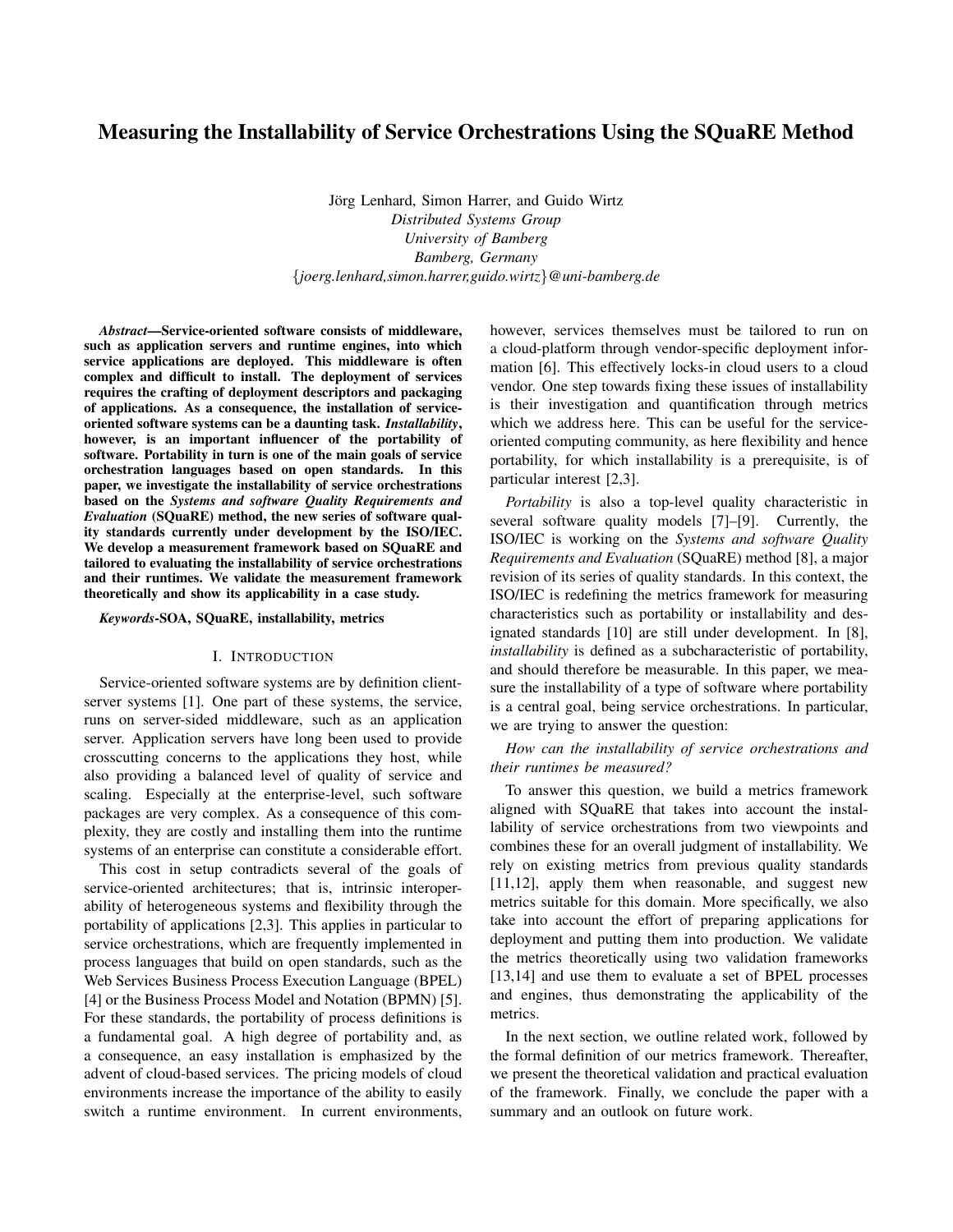## II. BASICS AND RELATED WORK

In the following sections, we discuss (A) the underlying quality model (B) work on metrics for service orchestrations, and (C) alternative approaches for measuring installability and deployability.

# *A. Quality Models for Installability*

The ISO/IEC family of software quality standards builds on several quality models [7,9] and is the basis for many quality evaluations today. It is currently being revised in the context of the SQuaRE method [8], which also forms the basis of the quality evaluation in this paper. The quality model defines eight top-level quality characteristics of software, each of which subdivides into several subcharacteristics that can be measured independently. In this paper, the subcharacteristic *installability* of the top-level characteristic *portability* is of relevance. At the time of writing, the specification that is to contain concrete metrics [10] is still under development and not yet open to public scrutiny. Hence, we consider the metrics from preceding versions of the ISO/IEC quality standards [11,12]. The quality model is rather general and tailored to stand-alone software. Here, we discuss the suitability of the metrics for service orchestrations and extend the framework with a measurement of *deployability*. We do not focus on metrics based on the observation of human behaviour, which contrasts several of the metrics proposed in [11,12]. Instead, we rely on metrics that can be computed automatically or through code inspection, which bears a benefit of cost efficiency and repeatability.

#### *B. Work on Metrics for Service Orchestrations*

Quality metrics for process models, which are also largely applicable to service orchestrations, mostly build on classical concepts such as coupling and cohesion [15] or focus on process complexity [16]. When it comes to portability or installability, relatively little work is available. In previous work [17], we examine the *direct portability* of process code among different runtime environments (i.e., the ability to directly port code, without the need for replacement or adaptation). A consideration of the installability of process runtimes and applications, like the one in this paper, is orthogonal to this. Even if process definitions can be directly ported, the new runtime environment has to be installed.

## *C. Alternative Measurement Approaches*

Installability can also be viewed as the question of whether a set of applications can be installed next to each other on the same machine [18]. Component-, or packagebased software systems, such as most Linux distributions, are built from package repositories. Software that is installed into the system might require several other packages in particular versions to be installed as well. These package versions can conflict with the versions required by other software, resulting in a failure of the installation. This property is also covered in the SQuaRE method, but there it is denoted as *co-existence* [8, p. 11]. Installability, on the other hand, refers to the cost or effort for the installation, given an installation is possible to begin with.

Deployability of software can also be considered as the cost of its deployment into a network of computers. Here, the complexity of deployment relates to the amount of nodes in the network on which an application has to be deployed to function properly [19]. Our point of view on deployability is different here. We do not consider the network-wide deployment of a service, but instead the cost of deploying an application on a single host. This view is orthogonal to a network-wide deployment and our framework could be combined with such an approach.

An alternative to automated measurement that has also been used for measuring installability, deployability, and, in particular, usability in different domains is a *heuristic evaluation* or *cognitive walkthrough* [20]. In these methods, a user steps through a procedure, such as an installation, and judges its appropriateness for the task at hand. These techniques are especially useful for the evaluation of user interfaces [20]. In [21], they are used to analyze the installability and deployability of an application for anonymous web browsing. Here, we also use heuristic evaluation to quantify the complexity of an installation procedure, but we evaluate installation scripts instead of user interfaces.

## III. MEASURING INSTALLABILITY

We derive the measurement framework based on a case study of a set of BPEL engines and processes running on these engines. That way, all metrics are motivated practically and we can ensure their applicability. In this section, we define and explain the framework. A closer description of the engines and processes follows in the context of the practical evaluation in section IV-B.

Installability is defined as the "*degree of effectiveness and efficiency with which a product or system can be successfully installed and/or uninstalled in a specified environment*" [8, p. 15]. When it comes to quantifying installability, only few metrics are available and in [11] all of them are marked as experimental. Furthermore, several metrics effectively measure the same thing. For instance, the metrics *effortless installation*, *installation ease*, and *ease of users manual installation operation* [11, p. 64] all measure the extent to which user actions are needed during installation. This translates to the notion of *installation effort* here. The metric *operational installation effort reduction* [11, p. 64] is used to measure effort reduction in the case of procedural changes. As we do not focus on procedural changes, the metric is of no relevance here. *Installation flexibility* [12, p. 37] relates the number of customizations implemented for the installation process, such as installation paths or port numbers, to the number of customizations required. The larger the extent to which customizations can be implemented, the better. In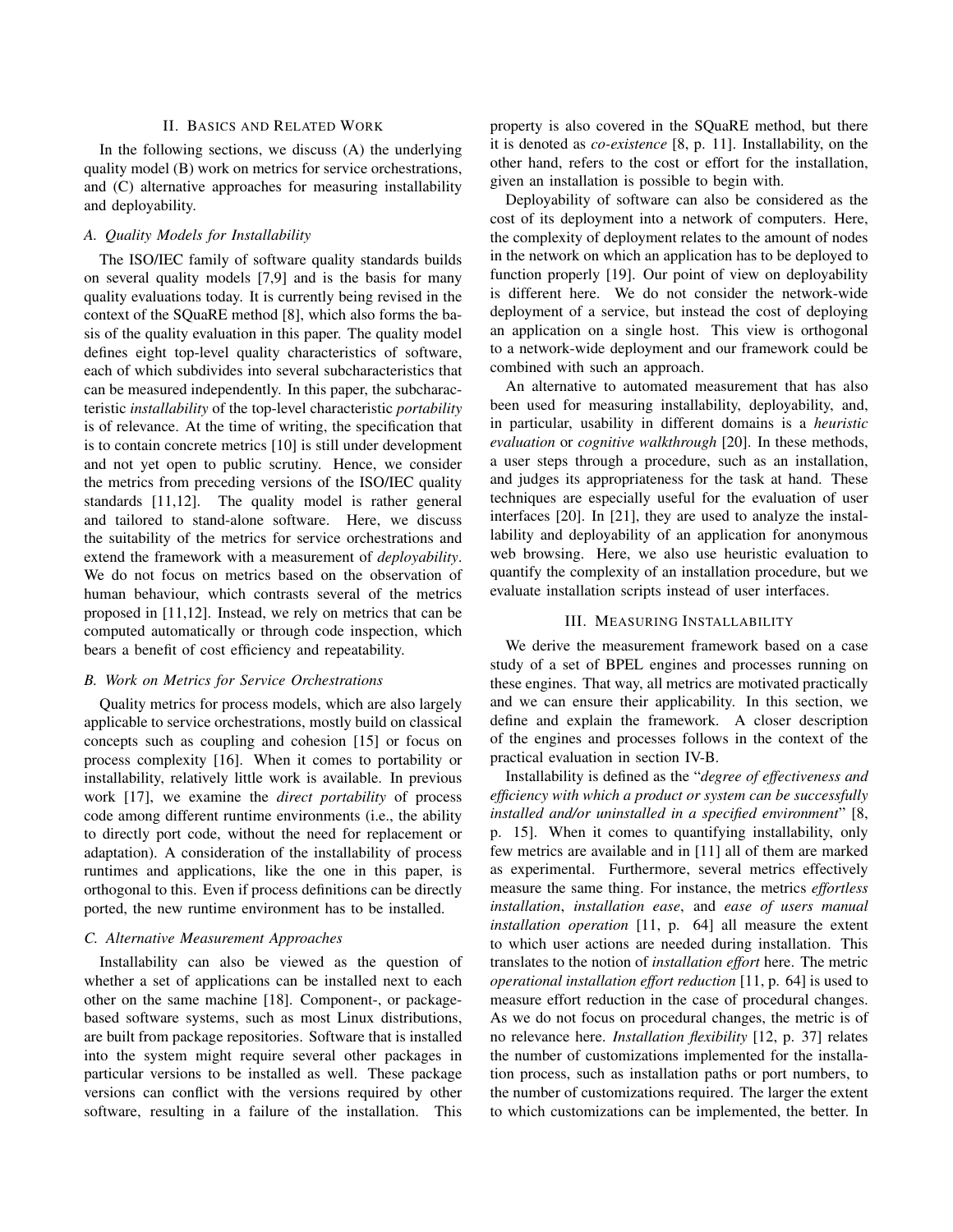our case study (cf. section IV-B), we could implement all customizations needed in all cases. As a consequence, this metric does not bear a benefit here, and thus we exclude it from our framework. The remaining metrics relevant to the evaluation here are *installation effort* and *ease of setup retry* [12, p. 37]. In the following, we discuss the applicability of these metrics, and define new ones.

### *A. Overview of the Measurement Framework*



Figure 1. The framework for measuring installability. Ellipses denote quality attributes to be measured, rectangles denote direct metrics obtained through code analysis and benchmarking, and rounded dashed rectangles depict aggregated metrics that are computed by the combination of direct metrics using the functions displayed in circles.

Fig. 1 outlines the model we use for measuring installability. The quality attribute *installability* is subdivided into the subattributes *server installability* and *deployability*. This distinction is necessary as the focus here is not a standalone software product, but a service orchestration. Each of the subattributes can be measured by a set of direct and aggregated metrics. Direct metrics can be computed directly from source code artifacts or log files, whereas aggregated metrics are formed by the combination of direct metrics. The metrics *ease of setup retry* (ESR) and *installation effort*  $(IE)$  stem from [11,12]. We extended installation effort to also consider *average time complexity* (AIT) and not only the *number of distinct steps* (NDS) required for the installation. When it comes to deployability, no corresponding metrics are available in [11,12], so we develop a new set. This set consists of *deployment effort* (DE) which considers *deployment descriptor sizes* (DDS) and the *effort of package construction* (*EPC*), next to *deployment flexibility* (*DF*). The deployability metrics DDS, EPC, and DE are *internal* (i.e., they relate to static properties of the software), and the remaining metrics are *external* (i.e., they relate to dynamic properties and can be verified during execution) [8, p. 27].

#### *B. Measuring Server Installability*

Ease of setup retry  $(ESR)$  is intended to measure how easy it is to successfully repeat an installation [12, p. 37]. It relates the number of successful installations of the same piece of software s  $(N_{succ})$  to the number of attempted installations in total  $(N_{total})$ . That is:

$$
ESR(s) = \frac{N_{succ}}{N_{total}}\tag{1}
$$

[12] refers to manual installations, but the metric is just as applicable to an automated installation process. If this process is completely deterministic, then those numbers will be identical and  $ESR(s)$  equal to one. If it is not free of bugs, installations may fail, resulting in a lower ESR value.

Installation effort  $(IE)$  is intended to provide a notion of the difficulty of the installation process. [12, p. 37] suggests to measure it as the relation of automatable installation steps in relation to the total amount of prescribed steps. In our case, the server installation process can be automated fully, so such a definition would, like installation flexibility, be of little help. Still, the servers in the case study do differ in the amount of steps they require for the installation. What is more, they do require a vastly different amount of time for the installation, which can vary in orders of magnitude when comparing certain servers. For that reason, we deviate in the measurement of installation effort from [12] and instead measure it through a combination of two direct metrics: The total number of distinct steps (NDS) and the average installation time  $(AIT)$ . The first is identical to the number of steps that need to be automated, and thereby partly corresponds to the metric defined in [12]. It further corresponds to a *quality measure element* from the SQuaRE series [22, p. 21]. NDS includes every operation that needs to be performed for the installation, such as the copying of files and creation of directories or changes in the configuration of certain files, and can be determined by a heuristic evaluation. In the case study, we took the server distributions as provided by a vendor and automated the process of setting up the distribution in our environment. The heuristic evaluation counts each step in our installation script. An example of these steps looks as follows:

- 1) Create or clean the installation directory
- 2) Unpack the distribution to the installation directory
- 3) Unpack the server core
- 4) Copy the BPEL runtime to the server core
- 5) Copy the SOAP runtime to the server core

The average installation time can be computed by performing the distinct steps required, identified by  $NDS$ , a suitable amount of times and measuring execution times. This is an *effort quality measure element* [22, p. 14]. AIT and NDS can be aggregated to a notion of installation effort  $(IE)$  per installation step:

$$
IE(s) = \begin{cases} 0 & \text{if } NDS = 0\\ \frac{AIT(s)}{NDS(s)} & otherwise \end{cases}
$$
 (2)

Note that an installation routine that consists of several simple steps is desirable over a single installation step that takes very long even if the multiple step installation takes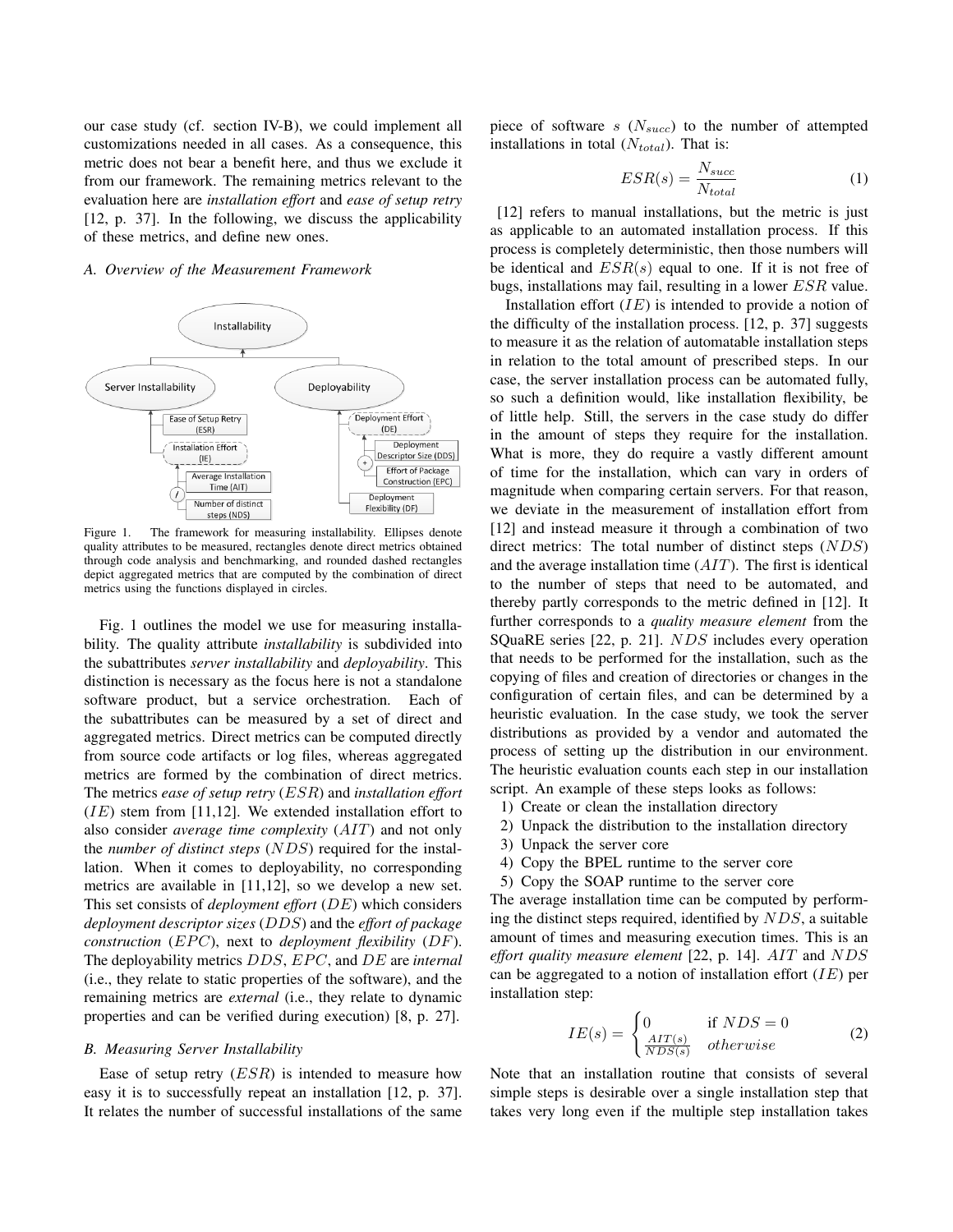longer. The reasoning behind this is that simple and quick installation steps are easier to automate, to repeat in case of a failure, or to adapt to a new environment.

#### *C. Measuring Deployability*

Deployability describes the effort required to put a service in its production environment. There is no direct representation or corresponding metrics for this attribute in SQuaRE. We derive new metrics from existing general-purpose quality measure elements from SQuaRE [22] as far as applicable.

Service deployment normally consists of the execution of a single server operation provided with the service executable. Nevertheless, deployment can take different forms, multiple of which can be supported by a server. The more options a server supports, the more flexible it is and the easier deployment can be achieved. We capture this in the metric *deployment flexibility* (DF), which corresponds to the number of options available. The intention of the metric is to adapt *installation flexibility* from [12, p. 37] to this context. Typically, three different options are available:

- 1) a copy operation of a deployment archive into a specific directory, denoted as hot deployment,
- 2) the invocation of a deployment script, or web service,
- 3) a manual user operation using a GUI or web interface.

To be able to use one of the deployment operations for a service application, this application must be prepared for deployment. This normally requires the packaging of the service and the construction of one or more deployment descriptors. The construction of these descriptors may be partly automated or aided by graphical wizards, but in the end it is configuration effort that can take a significant amount of time to get right. The more complex the packaging and the more extensive the descriptors, the harder it is to deploy a service in a specific environment. We capture packaging with the metric *effort of package construction* (*EPC*) and deployment descriptors with the metric *deployment descriptor size* (DDS). The effort of package construction can be measured based on the *number of steps* quality measure element [22, p. 21] in a similar fashion as NDS. This means by counting each part of a prescribed folder structure that needs to be built and compression operations that need to be performed to construct the prescribed deployable executable:

$$
EPC(servative) = N_{fc} + N_{dc} + N_{co}
$$
 (3)

 $N_{fc}$  refers to the amount of folder creations,  $N_{dc}$  to the amount of descriptors, and  $N_{co}$  to the amount of compression operations required. In our case study, a very simple structure consists of a process file, an interface definition file, and a deployment descriptor file in one directory that is compressed. Decisive for  $EPC$  are, the deployment folder, the descriptor file and the compression operation, so  $EPC = 1+1+1 = 3$ . However, the structure can be vastly more complex and depend on various nested archives with multiple descriptors.

The deployment descriptor size for a service corresponds to the added size of all descriptor files needed:

$$
DDS(servative) = \sum_{i=1}^{N_{desc}} size(dd_i)
$$
 (4)

DDS is the sum of the size of all relevant descriptors  $d_1, ..., dd_{N_{desc}} >$ . In our case, two different types of descriptor files exist: i) Plain text files and i) XML configuration files. As plain text files and XML files differ in the ways in which they represent information, different ways of computing their size are needed. Here, we use two simple mechanisms to compute file sizes. For plain text files, a lines of code metric is appropriate. For the descriptors at hand, every non-empty and non-comment line in such files is a key-value pair with a configuration setting, such as a host or port configuration, needed for deployment. We consider each such line, using a LOC function. For XML files, the notion of lines is not applicable, but instead information is structured in nested elements and attributes. To compute the size of XML files, we consider the number of elements, including simple content, and attributes, excluding namespace definitions,  $N_{ea}$ , which represent an item of information in the same fashion as key-value pairs in plain text files. All in all, the *size* of a descriptor desc is defined as follows:

$$
size(desc) = \begin{cases} LOC(desc), & \text{if } plain(desc) \\ N_{ea}, & \text{if } xml(desc) \end{cases} \tag{5}
$$

Listing 1 outlines a simple descriptor file for a single service. The descriptor consists of four elements and four nonnamespace attributes that are set, so the total size is eight.

Listing 1. Example of a Simple Deployment Descriptor **<deploy xmlns**=" . . . " **xmlns:bpel**=" . . . "**> <process xmlns:tns**=" . . . " name=" t n s : S i m p l e S e r v i c e "**> <provide** p ar tnerLink=" S i m p l e P a r t n e r L i n k "**> <service** name=" t n s : S i m p l e S e r v i c e I n t e r f a c e " **port**=" Si m pl e P o rt "**/> </provide> </process> </deploy>**

These two metrics can be aggregated to a combined version for deployment effort  $(DE)$ , by adding them up:

$$
DE(service) = DDS(service) + EPC(service) \quad (6)
$$

The idea here is to capture every factor, independent of its nature, that increases the effort of deploying a service.

### IV. VALIDATION AND EVALUATION

Validation of software metrics is crucial to ensure that they measure what they are intended to measure and to clarify how they can be used in a meaningful way [23]. We have implemented a prototypic tool<sup>1</sup> that automates the

<sup>&</sup>lt;sup>1</sup>See www.uni-bamberg.de/pi/port-metrics for more information.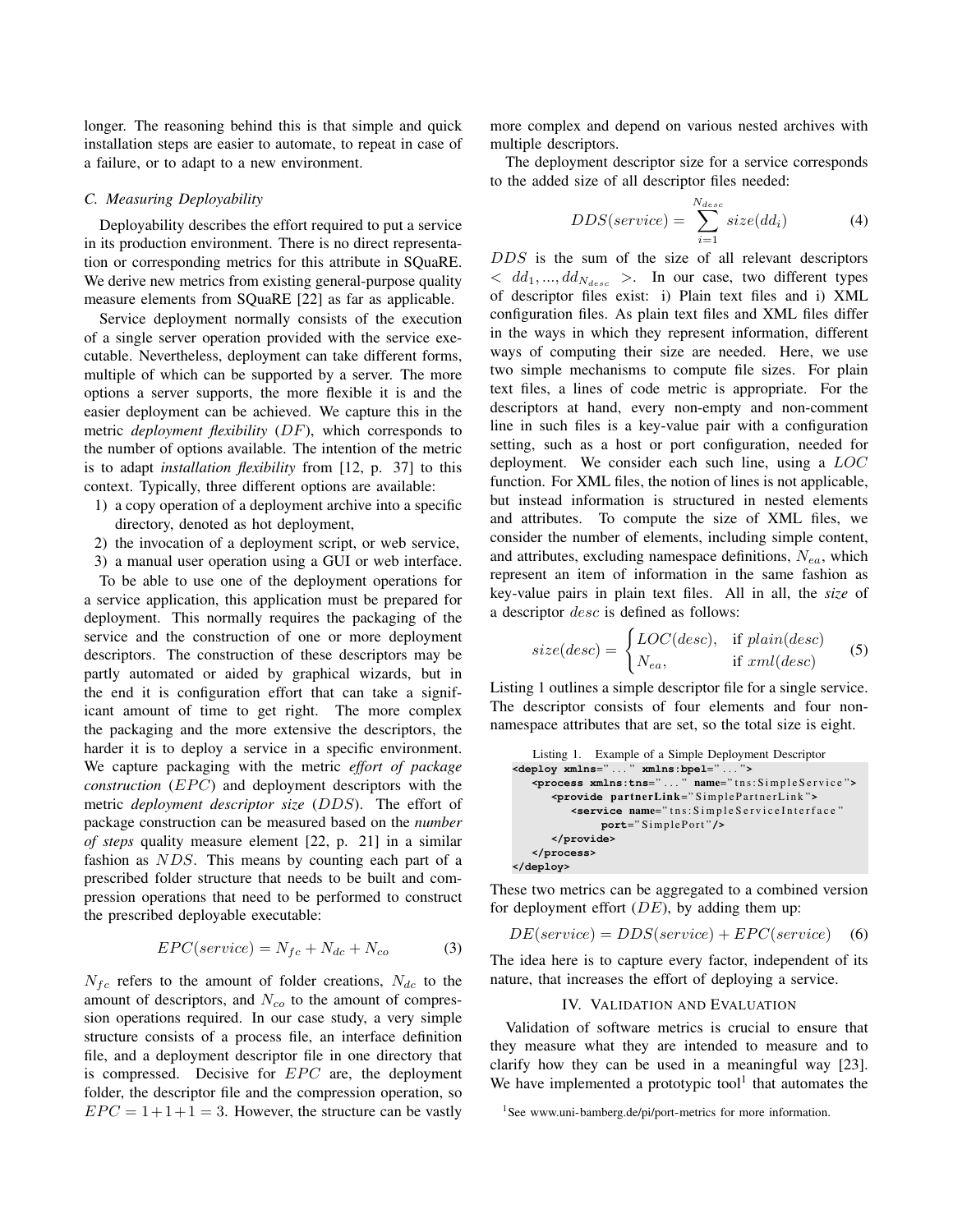computation of all metrics, except for NDS and DF, which are determined by heuristic evaluation. Since these metrics need to be computed only once per server environment, this effort should be acceptable. The tool computes the metrics through static code analysis or parsing of events in log files.

## *A. Theoretical Validation*

The theoretical validation frameworks we use clarify the mathematical properties of the metrics on the one hand [13] and examine construct validity on the other hand [14].

*1) Measurement-theoretic Validation:* [13] proposes a framework for the axiomatic validation of structural software metrics. The authors list different categories of structural metrics and define a set of mathematical properties each type should fulfill. In this case only the internal metrics relating to descriptors and package sizes  $DDS$ ,  $EPC$ , and  $DE$  are structural code metrics, so only they directly fit in this framework. Nevertheless, a clarification of the measurementtheoretic properties of all metrics is important. For this reason, we discuss the central properties from [13] for all metrics. The internal metrics are size metrics [13], which should fulfill *non-negativity*, *null value*, and *additivity*. An additional property required by nearly all categories in [13], which we also consider here, is *monotonicity*.

Non-negativity: This property applies to all metrics in the framework. Nearly all of the metric values are obtained by counting occurrences, being either operation steps (NDS), seconds elapsed  $(AIT)$ , successful installations  $(ESR)$ , available deployment options  $(DF)$ , or elements and lines of code ( $DDS$  and  $EPC$ ). As  $IE$  and  $DE$  are aggregated from two non-negative metrics, they are also non-negative.

Null value: Metric values for an empty system or program should be null.  $DDS$  and  $EPC$  will be zero for an empty program, as no descriptors or packages need to be built. Being the sum of the two, this also applies to  $DE$ . If there is nothing to install, NDS and DF will be zero as no steps are required or options available. In this case,  $IE$  is defined to be zero. Finally, if nothing is executed, the time elapsed will be zero  $(AIT)$  and nothing will successfully be installed  $(ESR)$ , no matter how many attempts.

Additivity: Size metrics should be additive, meaning that the size of two disjunct systems taken together should be identical to the sum of the two. This property holds for DDS and EPC. Given two services  $s_1$  and  $s_2$  are separately packaged, the sizes of their descriptors and packages is completely independent. Hence, if they are deployed on the same server, forming a system s together, the values for  $DDS$  and  $EPC$  of that system will be equal to the sum of the values of the two services. As a consequence, this also applies to DE. Additivity does also hold for NDS: Given two servers are installed, all installation operations need to be completed for both of them. However, it does not hold for the remaining metrics. AIT, ESR, and IE are average values or aggregated thereof, so adding them up is meaningless. Also the number of deployment options  $(DF)$ does not necessarily increase with the number of servers.

Monotonicity: Metric values for the combination of two unrelated systems should be at least as high as the values for each of them. According to [13], this is no strict requirement for a size metric, but monotonicity in the above sense is implied from additivity. What is more, monotonicity also holds for AIT, ESR, IE, and DF. The time elapsed cannot decrease by installing more systems (AIT) and, similarly, a partial failure of an installation does still count as a failure (ESR). Moreover, adding more servers does not decrease the amount of deployment options available (DF).

*2) Evaluating Construct Validity:* The second theoretical validation framework [14] addresses *construct validity*. It is used to assess whether a metric really measures what it is intended to measure. The framework is qualitative and takes the form of ten aspects that should be clarified for each metric to define its scope and meaningful areas of application. By *attribute*, [14] refers to the aspect to be measured, in our case installability, and by *measurement instrument* the authors denote the mechanism with which the metrics are computed, in our case the tool.

Purpose of the metrics: The purpose of all metrics is the evaluation of the installability characteristics of service orchestrations and their runtimes. They can be used for private self-assessment of a workgroup or to inform third parties, such as customers and maintainers.

Scope of the metrics: The scope of the metrics is typically a single project from one workgroup that consists of multiple service orchestrations and runtimes.

Measured attribute: The attribute to be measured is the installability of the software, the ease with which it can be installed in a runtime environment. The installation effort metrics  $(NDS, AIT, and IE)$  measure the complexity of the installation process and ESR the reliability of the installation. The deployment effort metrics  $(DDS, EPC,$ and  $DE$ ) measure the size of deployment artifacts and  $DF$ the flexibility of the deployment process.

Natural scale of the attribute: The natural scale of the attribute is independent on any metric that tries to quantify it. We have no knowledge on the natural scale of installability per se, but it is reasonable to assume that software products differ in their installability in a way that allows for an ordering. This implies that installability can be observed at least on an ordinal, and possibly on a rational scale [22].

Natural variability of the attribute: We have no knowledge on the natural variability of installability. However, it can reasonably be expected that installability varies depending on the environment into which a software is installed or the size of the system to be installed. This claim is also supported by the practical evaluation in section IV-B.

Definition of the metrics and the instrument: All metrics are formally defined in section III. They are computed by *counting* elements of code, *matching* installation steps or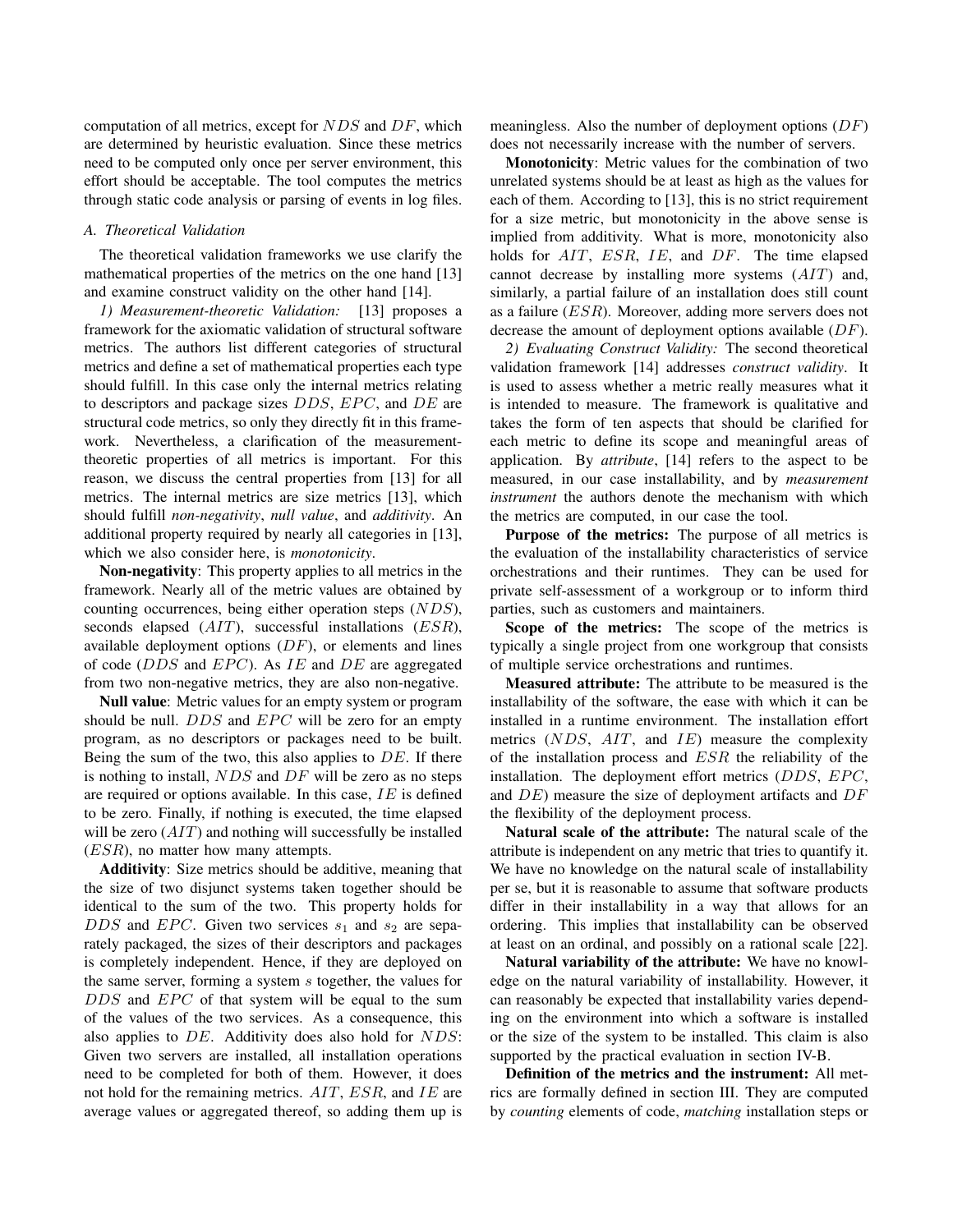product functions, and *timing* task executions [14, p. 4].

Natural scale of the metrics: Ease of setup retry  $(ESR)$ is measured on an interval scale of  $[0; 1]$ . All other metrics are measured on a ratio scale [22, p. 36]

Natural variability of the measurement instrument: This aspect refers to possible measurement errors in the metrics computation. Human judgement always involves a margin of error, so metrics determined by heuristic evaluation (NDS and DF) can yield inaccuracies. The computation of the remaining metrics is automated in a prototype tool, so we can at least guarantee reproducibility of the computation. The number of failed installations  $(ESR)$  and the time elapsed during installation  $(AIT \text{ and } I)$ IE) likely depends on physical constraints such as the number of processors or memory available, and will be different on different machines. However, this is rather an inherent natural variability and not a computational error. We compute the descriptor size metrics  $(EPC, DDS, and)$ DE) based on white-listing of relevant descriptor files. In case we omitted a file type, there is an error in the measurement instrument.

Relationship of the attribute to metrics values: All of the metrics are direct in the sense of [23]; that is, changes to the underlying attributes are directly reflected in the metrics. For instance, if more installations fail, ESR increases. If the installation procedure gets more complex, it will likely involve more steps and / or take longer (NDS, AIT, and  $IE$ ). If deployment gets more complex, it will likely involve more steps to construct deployment archives and require larger descriptors  $(EPC, DDS, and DE)$ . If a new option for deployment is available, DF increases.

Side-effects of using the metrics: Measurement of human behaviour is prone to side-effects, as humans could adapt their behaviour to produce desirable metric values without changing the underlying attribute. Here, we measure code artifacts, so there is no room for this type of error.

### *B. Experimental Results*

An experimental evaluation of the metrics framework is important to verify its applicability and demonstrate its interpretation. We use a set of BPEL engines as a case study and evaluate their installability and the deployability of a set of functionally identical processes deployed on different engines. We also evaluate several third-party processes, running on specific engines. It should be noted that, although we focus on orchestration engines, the metrics framework should be applicable to a larger variety of environments, such as application servers in general. However, this claim should be supported by additional experiments that could also be used to confirm the usefulness of the framework. We defer such additional experiments to future work.

The runtimes available are six free and open source engines, the OpenESB BPEL Service Engine v2.3, Petals ESB Easy BPEL 4.1, Apache ODE 1.3.5, bpel-g 5.3, Orchestra 4.9 and ActiveBPEL 5.0.2. The first two are ESB solutions that include an orchestration engine, whereas the latter four are pure engines running in a servlet container. We modified the betsy tool, which we used in previous work to benchmark standard conformance of these engines [24,25], to gather data on the installation processes. The tool automatically deploys and executes conformance test cases on these engines. Also the installation of engines is automated in the tool. To be able to gather the data needed for the computation of metrics like AIT, we had to modify the installation process to print timing data in a suitable format into the log files, so that we could parse these files later. Furthermore, we analyzed installation scripts to compute metrics such as NDS. Finally, our prototypic tool for metric computation inspects the log files to compute the relevant metrics. The main benefit of extending betsy for this task is that the installation process of engines is automated and thereby reproducible, and works in the same fashion for all engines. This similarity enables a reasonable direct comparison of different engines, the lack of which is a common drawback in software comparisons [26].

*1) Server Installability:* Tab. I lists the metrics that characterise server installability in its upper half. To gather the data needed for the calculation of the metrics, we repeated the installation process of each engine 150 times, including a warm-up phase, on a machine running Windows 7, 64bit with an i7 quadcore processor, 16 GB of RAM, and a 1 TB SATA drive with 7200 RPM. These hardware requirements are far above the requirements specified for any of the engines. Thereafter, we mined the log files of these runs and analyzed the installation scripts implemented. The installation process for all engines consists of the setup of a core server environment, into which the engine needs to be copied or installed with a vendor-provided installation script, along with the setting of environment-specific configurations.

Several observations can be made based on the data here. Most engines require a similar amount of steps for installation (i.e., have a similar value for NDS). All but the engine with the lowest amount of steps, Petals, have a fully deterministic installation process (i.e., after one installation attempt, it is always possible to deploy and execute processes on the engine). For Petals, every tenth installation is a failure. In this case, the engine signals a successful installation, but certain components are missing which results in failures during later operation. We were unable to ultimately determine the reasons for these installation failures. Finally, for the average installation time, the engines differ strongly with up to two orders of magnitude. OpenESB forms an outlier with a very high installation time. This is due to one step, where a vendorprovided installation script is called which consists of a number of uncompression operations that take very long. The same applies for Orchestra and ActiveBPEL, although to a lesser degree.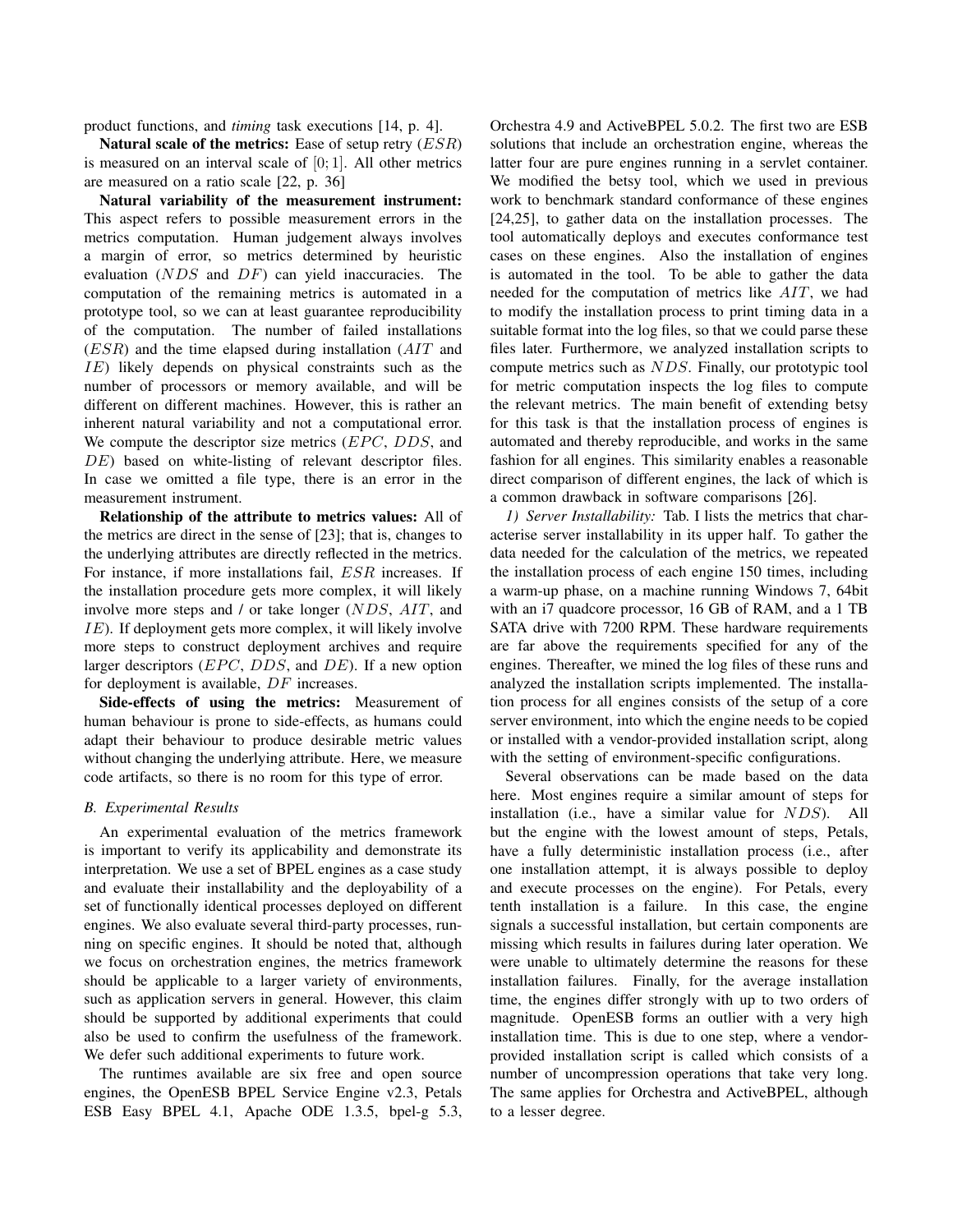| Metric                                                         | OpenESB $v2.3$ | Petals 4.1  | ODE 1.3.5    | bpel-g $5.3$ | Orchestra 4.9 | ActiveBPEL 5.0.2 |  |
|----------------------------------------------------------------|----------------|-------------|--------------|--------------|---------------|------------------|--|
| Server Installability of Engines ( $N = 150$ runs)             |                |             |              |              |               |                  |  |
| Number of distinct steps, NDS                                  |                |             |              |              |               |                  |  |
| Average installation time, $AIT$ [sec]                         | 133.88         | 3.13        | 3.31         | 3.01         | 42.53         | 22.91            |  |
| Coeff. of variance of instal. time, $CV_{time}$                | 0.02           | 0.11        | 0.51         | 0.37         | 0.22          | 0.06             |  |
| Installation effort, IE                                        | 19.13          | 0.63        | 0.55         | 0.50         | 6.08          | 3.82             |  |
| Ease of setup retry, $ESR$                                     |                | 0.90        |              |              |               |                  |  |
| Deployability of Functionally Identical Processes ( $N = 36$ ) |                |             |              |              |               |                  |  |
| Deployment flexibility, $DF$                                   |                |             |              |              |               |                  |  |
| Descriptor size, $DDS$ (mean / st.d.)                          | 73.92 / 7.37   | 78.5 / 6.31 | 10.69 / 1.75 | 9.11 / 2.81  | 0/0           | 21.36 / 5.96     |  |
| Effort of package constr., $EPC$ (mean)                        | 14             | 9           |              |              |               |                  |  |
| Deployment effort, $DE$ (mean / st.d.)                         | 87.92 / 7.37   | 87.5/6.31   | 12.69 / 1.75 | 11.11 / 2.81 | 1/0           | 26.36 / 5.96     |  |

Table I INSTALLABILITY METRICS – SEPARATED BY SERVER INSTALLABILITY AND DEPLOYABILITY

Being a mean value,  $AIT$  is vulnerable to outliers in the data. Given there is a high deviation in the data, AIT would not allow for a meaningful interpretation. To determine whether this is the case here, we computed the *coefficient of variation* ( $CV_{time}$ ), which describes the relation between the mean value and the standard deviation of a variable. If the value of CV is larger than one, the underlying distribution is considered as having a high variation, otherwise it is considered as having a low variation. Low values apply for all our observations of AIT, which means that this metric indeed allows for a meaningful interpretation on its own. Finally, IE provides a way to directly view and compare the associated effort, and would, for instance, allow for a ranking of the different engines.

*2) Application Deployability:* In its second half, Tab. I lists deployability metrics for a set of processes, aggregated by the engines. These are 36 processes from [25] that can be deployed on all engines. This way, a direct comparison of the deployability of an engine is possible. To get an overall view of the sets of processes, we present the means and standard deviations. For  $EPC$ , the mean alone allows for a meaningful interpretation. As all packages are built in a very similar fashion here, standard deviations for  $EPC$ are zero for all cases. We also computed deployability metrics for the process libraries of OpenESB, ODE, bpel-g, and ActiveBPEL that serve as samples for the respective engine, and which tend to be more complex. Although we omit a closer presentation of all of these libraries for reasons of space, we can say that the libraries have  $EPC$ values similar, though slightly higher, to the ones in Tab. I. The values of all metrics vary strongly for the different runtime systems. For instance, OpenESB and Petals require descriptor sizes of more than 70 elements in the mean. For the other engines, this is significantly lower. One special case is formed by Orchestra. There, no deployment descriptors are required. All information needed is read from the source files, such as WSDL definitions, directly. Due to the self-descriptiveness of Web Services artifacts, such a strategy is possible and Orchestra demonstrates that it is feasible. Nevertheless, only few runtime systems make use of this. When looking at  $EPC$  values, it can be seen that the runtimes that require the largest deployment descriptors are also the ones that require the most complex archives (i.e., several nested archives containing zips and wars). For all other runtimes, archives are simply necessary for grouping all relevant files together, so that they can be deployed by linking a single file. DE aggregates the deployment effort for a direct comparison that allows for a ranking of the runtimes. Finally, when looking at the number of deployment options available  $(DF)$ , it can be seen that all runtimes offer a similar level of flexibility.

*3) Ranking the Servers:* Summarizing the results, it can be said that both, ODE and bpel-g, provide a balanced level of good values for the metrics, with bpel-g being slightly ahead. Although it excels in terms of deployability, Orchestra takes somewhat longer to install (AIT and IE) and therefore ranks third. Even though ActiveBPEL is quicker than Orchestra in installation, the deployment is much more complicated  $(DE)$ , leading to rank four. Finally, OpenESB and Petals both have relatively complex files with large descriptors (DDS and DE). OpenESB takes long to install (AIT and IE) and the installation of Petals is not stable (ESR).

*4) Process Complexity and Deployability:* So far we mainly used the metrics to compare the quality of runtimes, but their purpose is to compare single orchestrations, too. For that reason, we examine the processes from the ActiveBPEL library, a freely available set of processes of varying complexity, in Tab. II. This lets us observe the effects of process complexity on deployability. A basic metric for expressing the complexity of a service orchestration is the *number of services* [27] involved in it, independent of whether the services are implemented or just used by the orchestration. The processes in the library involve either one, two, or five services, and Tab. II depicts deployability metrics for these groups.  $EPC$  values are almost constant, although slightly higher due to the package structure typical in the library. Moreover, they are unaffected by the growth in complexity. Descriptor sizes on the other hand grow almost linearly to the number of services in the system. This demonstrates that an orchestration with many services of possibly fine granularity will be comparably harder to